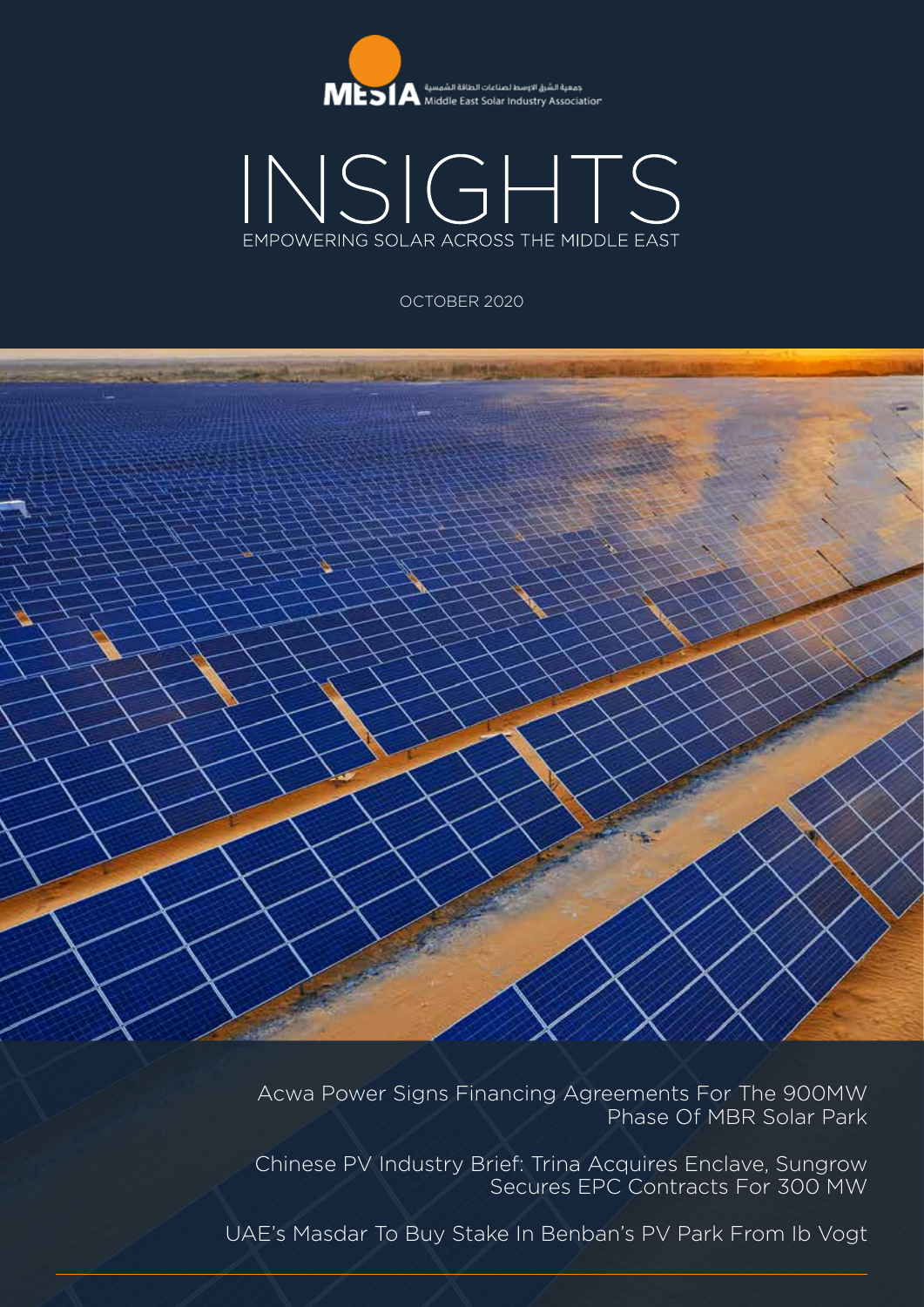## Acwa Power Signs Financing Agreements For The 900MW Phase Of MBR Solar Park

Source : Utilities Me 5 September 2020



The financing for the project is based on the principles of limited recourse project financing with the senior debt provided by a number of international, regional and local banks along with a project recourse mezzanine tranche committed by a regional bank

Read **[more](https://www.utilities-me.com/news/15937-acwa-power-signs-financing-agreements-for-the-900mw-phase-of-mbr-solar-park)**.

## The People, The PV And The Pipelines That Could Make Hydrogen Work

Source: PV Magazine 7 September 2020



At Australia's University of Newcastle hydrogen production starts with water extracted from the atmosphere and electrolysis powered by free energy from the sun; sucking CO2 from the air is the next step to filling Angus Taylor's beloved gas infrastructure with green methane that can bring spuds to the boil and power the economy while helping to flatten the nation's emissions curve

Read **[more](https://www.pv-magazine.com/2020/09/07/the-people-the-pv-and-the-pipelines-that-could-make-hydrogen-work/)**.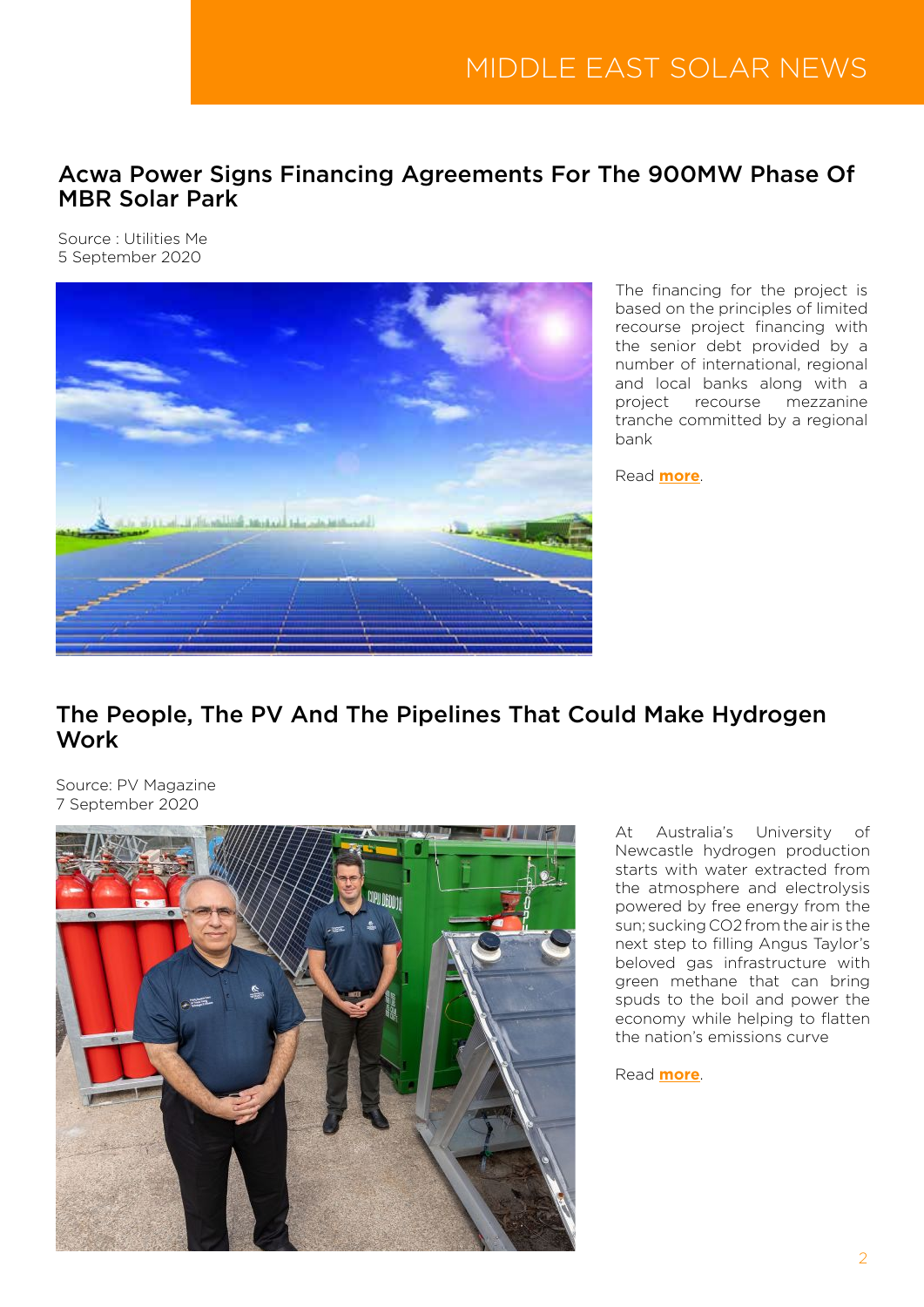# MIDDLE EAST SOLAR NEWS

## Chinese PV Industry Brief: Trina acquires Enclave, Sungrow secures EPC contracts for 300 MW

Source: PV Magazine 11 September2020



Module manufacturer Trina Solar has completed the acquisition of the Spanish tracker company, inverter maker Sungrow has secured contracts from Three Gorges New Energy and Akcome Technologies has completed construction of its heterojunction cell and module factory.

Read **[more](https://www.pv-magazine.com/2020/09/11/chinese-pv-industry-brief-trina-acquires-enclave-sungrow-secures-epc-contracts-for-300-mw/)**.

## UAE's Masdar To Buy Stake In Benban's PV Park From Ib Vogt

Source: Utilities 16 September 2020



The PV plant is located in Egypt's sprawling Benban solar complex, where Ib Vogt has stakes in three more parks with a combined capacity of 166.5 MWp

Read **[more](https://www.utilities-me.com/news/16009-uaes-masdar-to-buy-stake-in-benbans-pv-park-from-ib-vogt)**.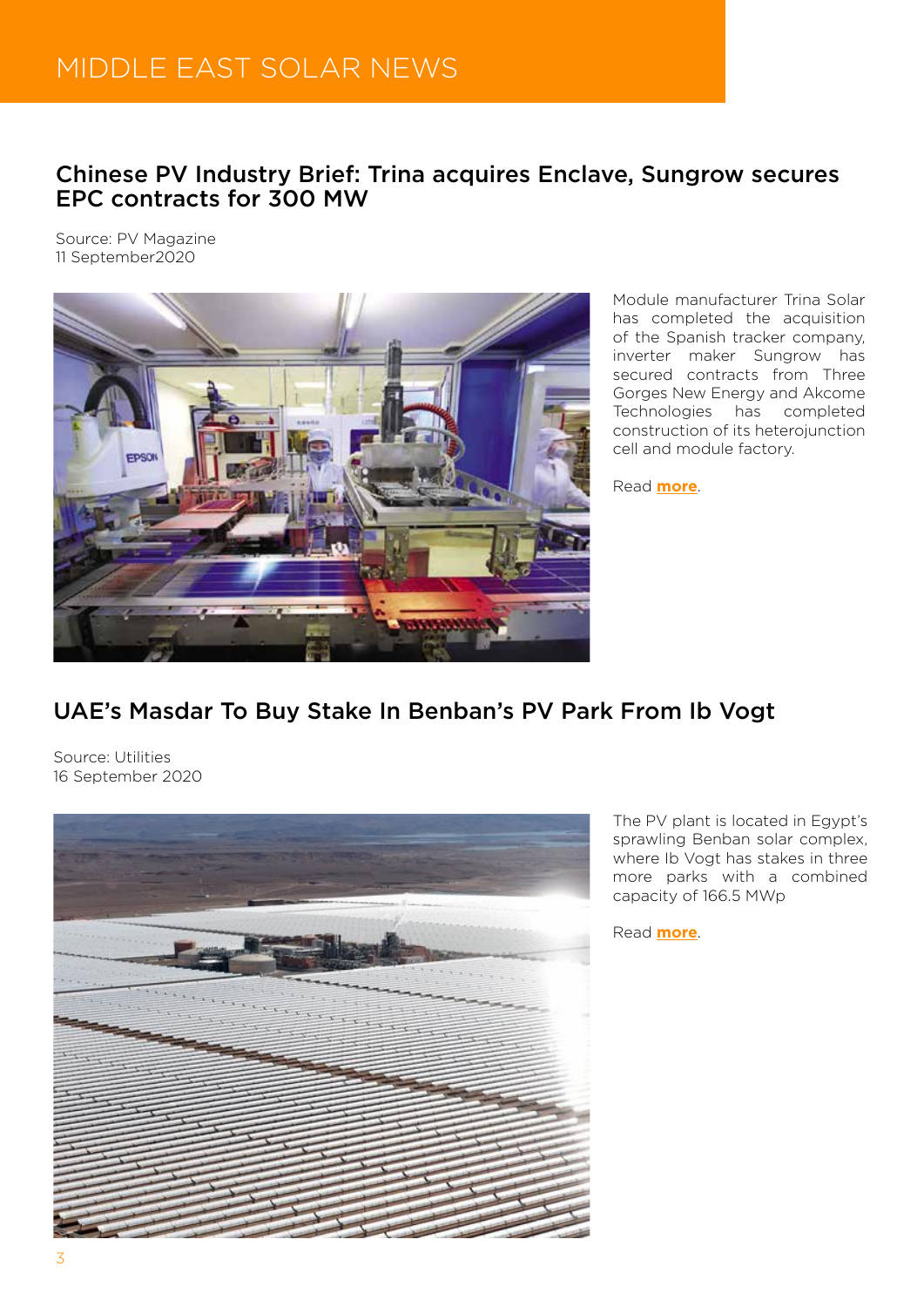### NAS Battery Enables Megawatt-Hour Energy Storage, Realizes A Stable Supply Of Renewable Energy

Source: Utilities 20 September2020



Featuring a large capacity, high energy density, and long life, it boasts a compact size (about one-third of lead batteries) and can supply high output power for a long time

Read **[more](https://www.utilities-me.com/news/16022-nas-battery-enables-megawatt-hour-energy-storage-realizes-a-stable-supply-of-renewable-energy)**.

## General Electric, Shell Looking For Exits As Energy Transition Accelerates

Source: PV Magazine 23 September2020



The two energy giants have announced plans to pivot away from fossil fuel assets as they expand Read **[more](https://www.pv-magazine.com/2020/09/23/general-electric-shell-looking-for-exits-as-energy-transition-accelerates/)**. their renewable footprints.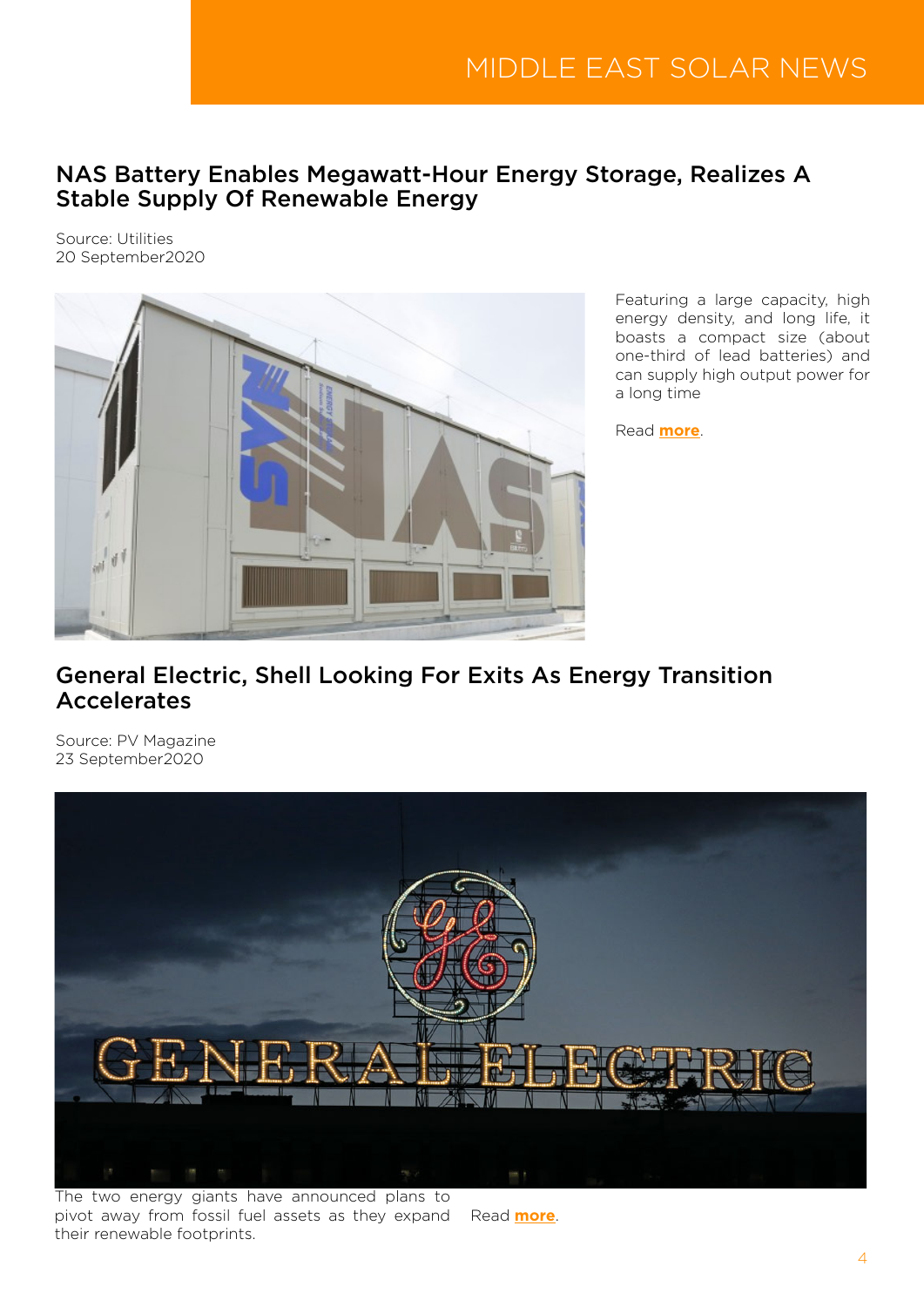

**Mr Chris Wu** Representative MEA and Indian-Subcontinent **Cubenergy** 

#### **1. What is your role and how would you describe your job?**

I am the representative at Cubenergy, in charge of MEA and Indian-Subcontinent business development, and concurrently as a driver of the company in global business development. My immediate task is to enter MEA markets and set up our first overseas own office in UAE. Battery Energy Storage System (BESS) is at infant stage in the region, especially at C&I scale. We have already supplied 1.7MWh BESS for Microgrid and Solar plus Storage applications to Iraq and Afghanistan. In the foreseeable future i will work together with EPC, developer, and other stakeholders in the region to identify potential markets and to penetrate the markets together with our lo-cal partners.

#### **2. How did you start your journey in the solar industry?**

In Mar. 2018, after completing my 3-years assignment at a shipping line as the Managing Director in Sri Lanka, I have decided to change my carrier path to a more sustainable & challenging future I truly believed. Influenced by Mr. Xu Bin, COO and a key founder of Cubenergy, I have started my new carrier in providing solutions within Solar industry in Sri Lanka from Domes-tic to Industry. Within the short span of time, I was able to find my passion & true happiness which I joined hands with Cubenergy in Jan. 2020.

#### **3. What is your most memorable moment in Solar?**

It was the moment we decided to enter MEA markets as our first step to ex-pand the business globally. Prior 2020, we were already a champion BESS company but mainly on China market. Since I was onboard Cubenergy, we formed a small action group with members of COO, head of Marking & Sales, to study market dynamic to prepare and enter international market before BESS is booming. Though we encountered Covid-19 situation in the year, we have been working round the clock to manage the situation. We are ready now! and we are expecting an in-depth cooperation with local partners for successful future.

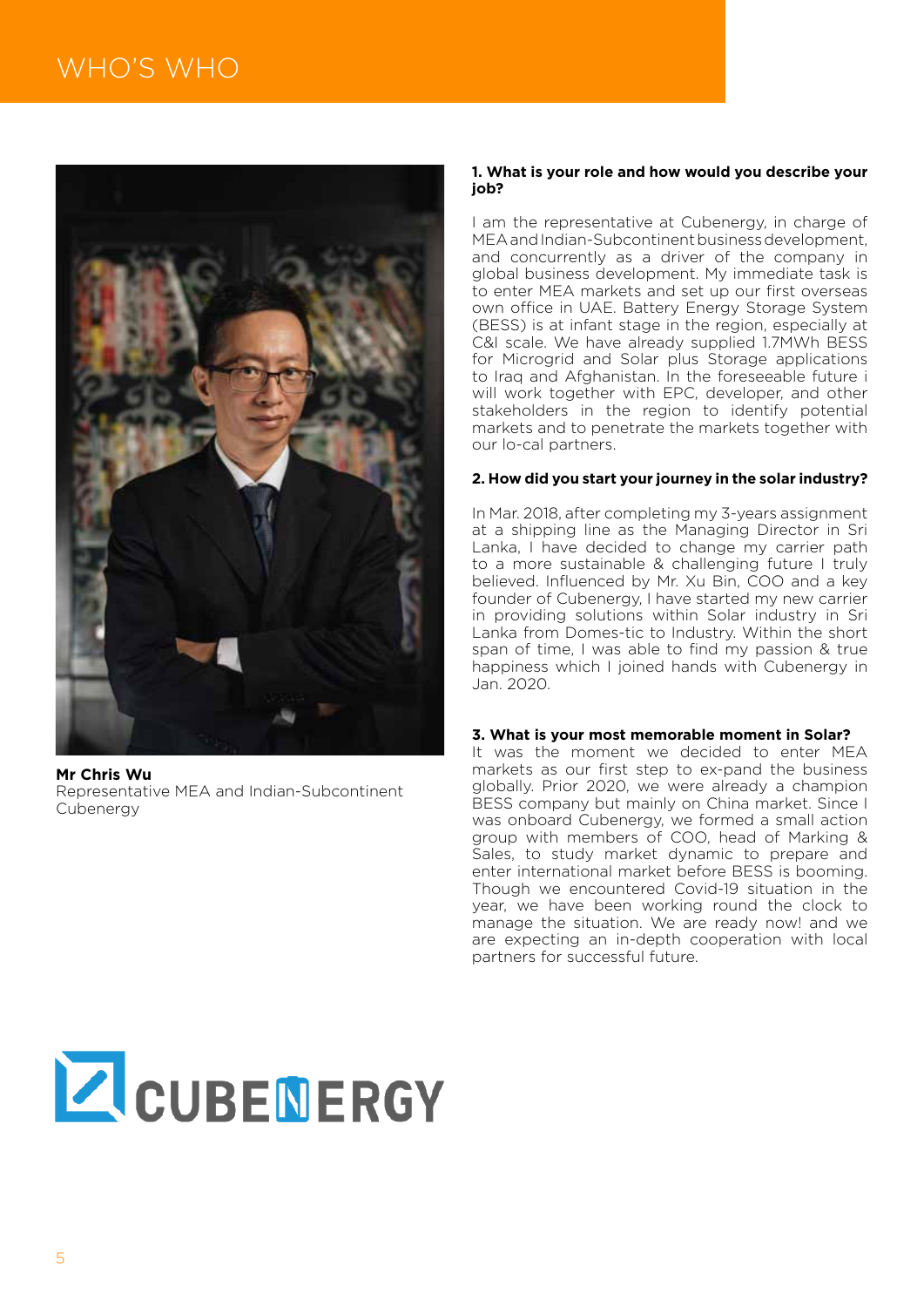Trina Solar's Vertex 600W/550W Series Ultra-High Power Modules Pass TÜV Rheinland's Comprehensive Reliability Test



Trina Solar has announced that the company's Vertex 600W/550W series ultra-high power modules had passed the comprehensive reliability test by TÜV Rheinland. This is another major breakthrough and milestone after Trina Solar was granted both the

IEC 61215 PV module performance standard and the IEC 61730 PV module safety standard certificates in March 2020.

Read **[more](http://www.mesia.com/2020/09/29/trina-solars-vertex-600w-550w-series-ultra-high-power-modules-pass-tuv-rheinlands-comprehensive-reliability-test/)**.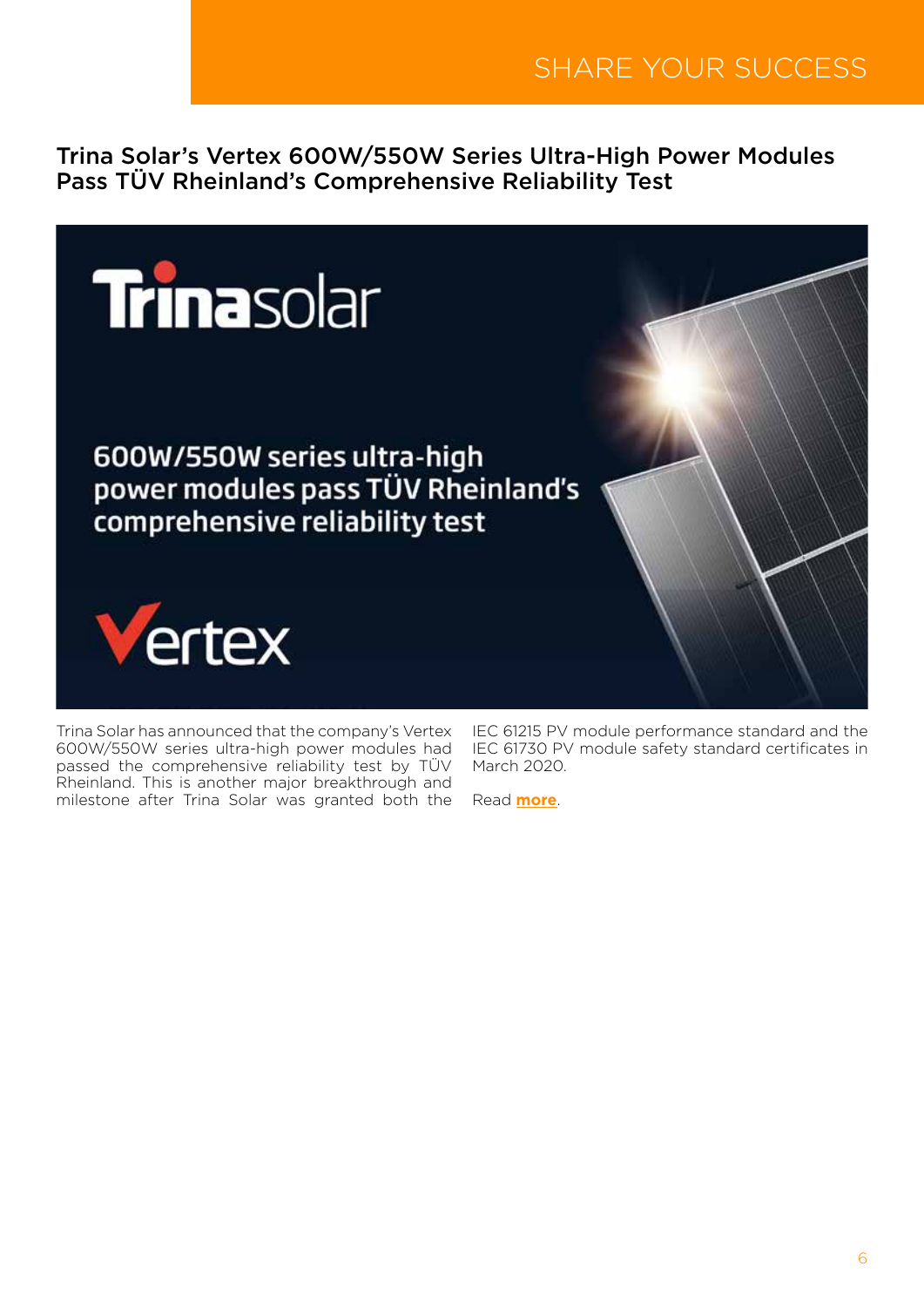

## VINCI ENERGIES MIDDLE EAST

**Partner UAE [vinci-energies.com](https://www.vinci-energies.com)**

VINCI Energies serve public authorities and private clients, energy producers, grid operators, transport infrastructures, industries and territories, helping them to equip, control, operate and optimize their processes, facilities and their energy with a wide range of solutions and services ranging from design to implementation, operation and maintenance.